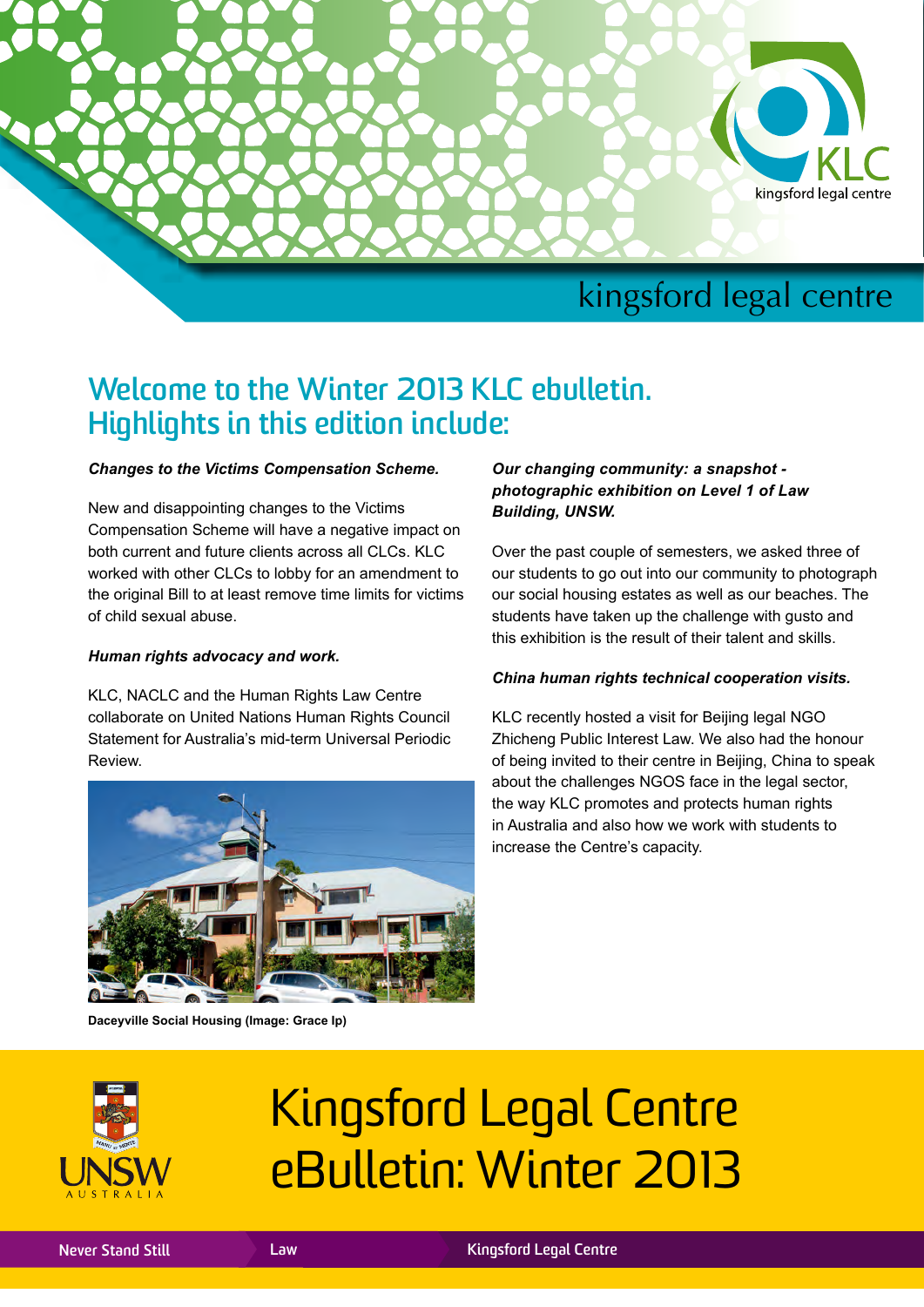

# **Highlights**

#### **Changes to the Victims Compensation Scheme**

KLC is very disappointed with the recent passing of legislation reforming the NSW Victims Compensation Scheme. The new legislation will have a detrimental impact on current and future clients because it will apply retrospectively, fail to adequately recognise and compensate victims of domestic violence, pay less compensation, apply a 10 year time limit to victims of domestic violence and sexual assault and impose burdensome evidentiary requirements.

In the three weeks following the Bill's introduction, many CLCs, including KLC, contacted key members of Parliament and lobbied for amendments to the Bill. Members of Parliament quoted CLC letters and submissions extensively during the parliamentary debates about the Bill, including making a reference a KLC case study. KLC also contributed to the CLCNSW complaint to the UN Special Rapporteur on Violence Against Women about the Bill.

While we were disappointed with the passage of the Bill, CLCs did succeed in lobbying for an amendment to the original Bill to remove time limits for victims of child sexual abuse.

Many CLCs, including KLC, did a number of print and radio interviews prior to and after the passage of the Bill.

#### **Human rights advocacy and work**

Along with NACLC and the Human Rights Law Centre, Kingsford Legal Centre made a statement to the United Nations Human Rights Council for Australia's mid-term Universal Periodic Review. This statement followed up on the work we did coordinating the NGO report to Australia's review in 2010. We welcomed the introduction of the Children's Commissioner and the NDIS. KLC expressed concerns about the limited nature of the Human Rights Action Plan, the government's deferral of the discrimination consolidation project, the human rights situation of asylum seekers and refugees, the government's failure to implement adequate consultation with Aboriginal and Torres Strait Islander communities, and the need for an independent monitoring body for the National Plan to Reduce Violence Against Women and Children.

#### **Our changing community: a snapshot – Photographic exhibition on Level 1 of Law Building, UNSW**

Over the past couple of semesters, we asked three of our students to go out into our community to photograph our social housing estates as well as our beaches. The students have taken up the challenge with gusto and this exhibition is the result of their talent and skills.

The idea behind the project was twofold; to bring the community into our office and to send students out to our social housing estates. The project has a particular resonance as most of the estates captured are earmarked for demolition and redevelopment due to the rezoning of the Anzac Parade corridor to allow for the building of larger apartment blocks under the State Government's Urban Activation Precinct policies. The project is an ongoing one - this exhibition covers only a small part of the social housing in our catchment. However, the students have beautifully captured the juxtaposition that characterises our area - from the historically significant, heritage listed suburb of Daceyville to the graffiti covered, run-down urbanism of Lexington Place. Thanks and congratulations to the students who put the exhibition together. We hope everyone enjoys it!



#### **China human rights technical cooperation visits**

On 7 March we hosted a visit by Beijing legal NGO called Zhicheng Public Interest Law. The group provides legal assistance to migrant workers and children in China. It was a full day of experiencing and talking about the various aspects of KLC's work, particularly the way we work with law students to provide our client services. Following this visit, KLC was asked to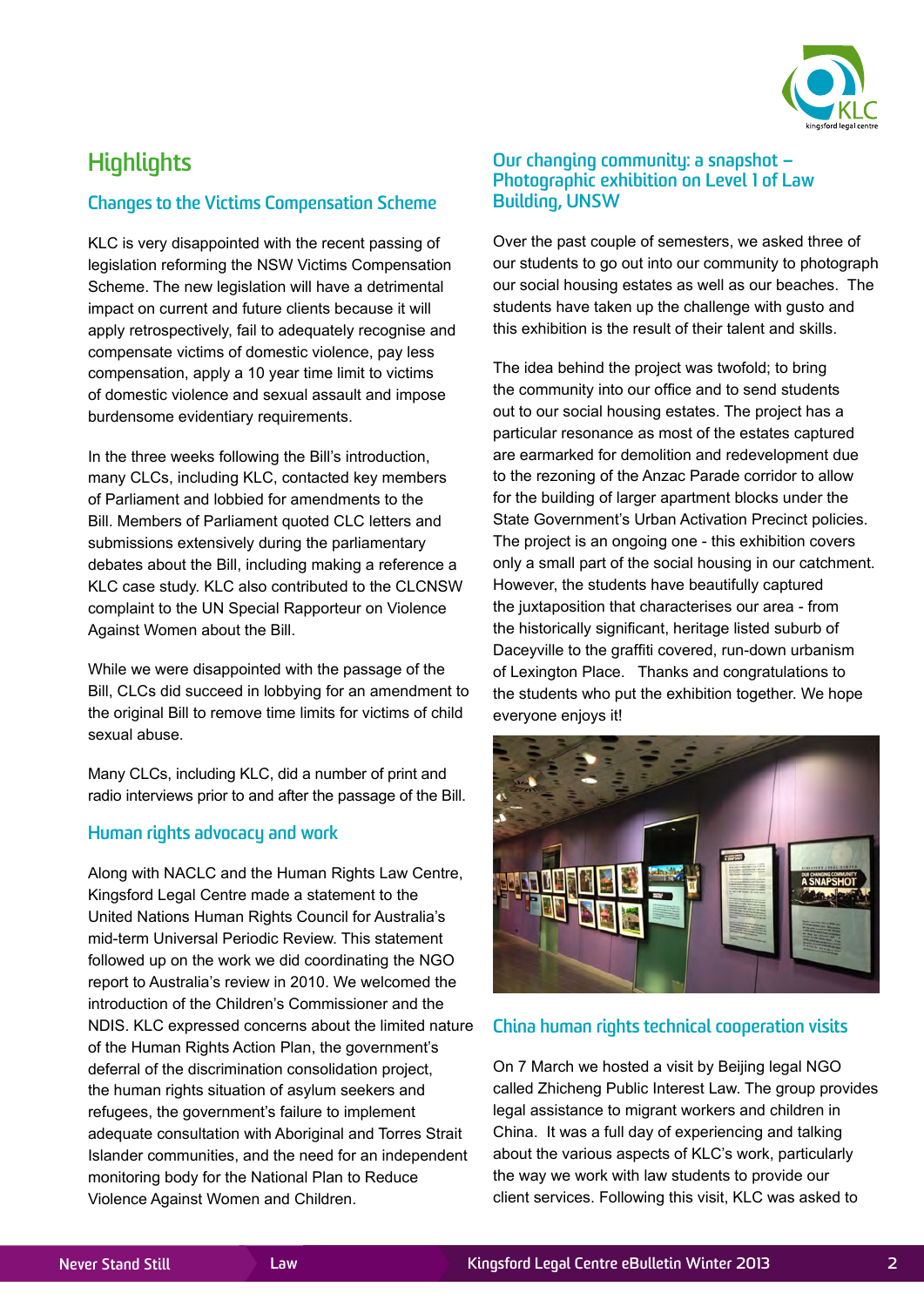

present to the same organisation, and all its workers and branches on two related themes in their home city of Beijing. Di Anagnos travelled to China on 13 June for three days to do this. We were asked to present on the challenges NGOS face in the legal sector, the way we promote and protect human rights in Australia and also how we work with students to increase our capacity. The workshop was attended by over 40 lawyers from community legal organisations from throughout China. It was a great opportunity to make connections, share experiences and gain a deeper understanding of some of the challenges NGOs in other countries face.



**The advice room at Zhicheng Public Interest Law Centre in Beijing, China**

## **Staff and services**

#### **Farewells, welcomes and welcome backs!**

May, June and July was a time for change at KLC, where we sadly farewelled Laura Cottam who had spent 12 months at the Centre doing a fantastic job on discrimination and generalist advices and cases, and managing our community legal education program. We also wish Edwina MacDonald, our Law Reform and Policy Solicitor, best of luck as she goes on maternity leave for 12 months.

New to the team is Kellie McDonald who comes to us from Hawkesbury Nepean Legal Centre, and Natalie Ross who brings experience from many legal centres, most recently Redfern Legal Centre. Kellie will be with us for 12 months as the Law Reform and Policy Solicitor, and Natalie will be with us for six months in a part time capacity, working on discrimination, employment and generalist matters.

Early July saw the return of Emma Golledge, who came back from maternity leave. Emma is working part-time and will share the responsibility of Principal Solicitor with Di Anagnos, who did a superb job of leading the legal team whilst Emma was on leave.



**New staff members Natalie Ross and Kellie McDonald**

## **Law reform, policy and publications**

*KLC continues our work on the Housing Repairs Campaign and did lots of work surrounding the recent changes to the* **Sex Discrimination Amendment Bill***.*

#### **Sex Discrimination Amendment (Sexual Orientation, Gender Identity and Intersex Status) Bill**

The government abandoned its Human Rights and Anti-Discrimination Bill and introduced, instead, the Sex Discrimination Amendment (Sexual Orientation, Gender Identity and Intersex Status) Bill. This Bill passed the House of Representatives on 30 May. While the new Bill contains welcome protections for sexual orientation, gender identity and intersex people, it is disappointing that there was not political will to progress the broader discrimination reforms. Kingsford Legal Centre wrote to and called politicians' offices prior to them abandoning the Bill, made a submission to the Senate Legal and Constitutional Affairs Committee on the new Bill, and issued media releases around both Bills.

#### **Housing repairs campaign update**

KLC has continued working on our repairs campaign, which seeks to improve the standard of housing for clients living in Housing NSW properties. Recent actions include delivering two CLEs on discrimination to tenants advocates, developing an info sheet on discrimination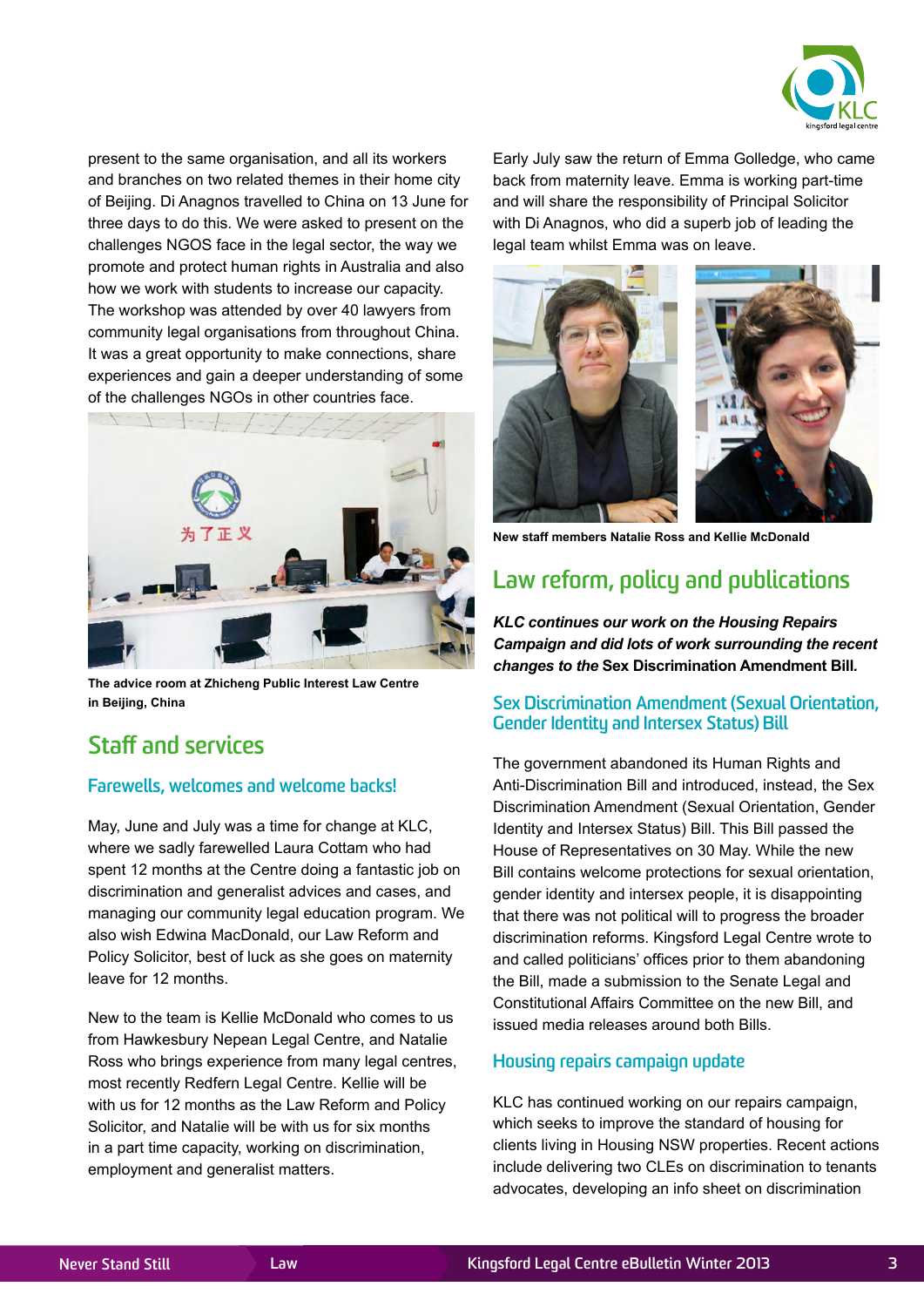

and housing and consultation with NGOs and residents on a collaborative public campaign. It is anticipated that the Housing Repairs Campaign website will go live in the coming months. This website was developed by KLC with other community legal centres.

# **Advice and casework**

*Kingsford Legal Centre achieves successful results on visa cancellation, social security and tenancy matters and also continues the successful Student Advocacy Program.*

#### **Student advocacy at Waverley Court**

Two KLC students have appeared before Waverley Court this semester, representing clients in guilty pleas. Both students did exceptionally well in their pleas under the supervision of our solicitors.

The first student represented a woman charged with larceny. She had taken over \$600 worth of cosmetic goods from a department store. This was the client's first offence. She suffered from severe stress and anxiety arising from the fact that she had recently become unemployed and diagnosed with a skin disease. The Court decided to discharge the client on the condition that she enter into a nine month good behaviour bond and seek psychological help within 14 days from the court date. The client was thrilled with the outcome.

Our second student represented an elderly woman who cares for an adult son living with mental illness. She was given a substantial fine because her son took his seatbelt off in the car while she was driving. The student explained the effect of the son's mental illness to the Court, and the fact that the client had a very good driving record overall. The Court decided to dismiss the charge without conviction.

#### **Visa cancellation cases**

Students play an integral role in preparing submissions and statements for all of the visa cancellation matters we take on. KLC has recently received two favourable decisions in visa cancellation matters:

• A young man from Sudan who arrived in Australia on a humanitarian visa when he was 14. He had previously spent seven years in a refugee camp in Kenya. The Department decided in March that that client's visa would not be cancelled.

• A woman born in England, who migrated to Australia with her family when she was two years old, came to KLC after receiving a notice of intention to cancel her visa for the second time. We wrote submissions on her behalf and after a very long wait of eight months were notified that her visa would not be cancelled.

#### **Social security case success**

KLC recently received some very good news in a 'compensation preclusion period' appeal to Centrelink. Our client was refused Disability Support Pension on the grounds that he had received a lump sum payment of workers compensation, and on this basis was precluded from receiving social security payments until November 2013. The client lived with a mental illness for which he did not receive compensation, and had already spent all of his compensation lump sum. Through submissions, Centrelink 'waived' the compensation preclusion period and the client can now receive social security payments.

## **Employment law clinic**

*Employment Law continues to be one of KLC's key areas of strength, as we achieve success on unfair dismissal, general protection and underpayment matters.*

#### **General protection matters**

KLC is starting to undertake more general protections matters under the Fair Work Act. We represented a client at the Fair Work Commission and the Federal Circuit Court in relation to a general protections complaint. The client's employer threatened her with dismissal unless she agreed to change from her permanent part-time position to a contractor role. We asserted that adverse action was taken against our client as a result of her asserting her entitlements. The matter was successfully settled for the amount of \$6,600.00, which was equivalent to 11 weeks of the client's (part time) wage. The client was very happy with the result.

#### **Case work highlights**

KLC successfully resolved a number of matters over the past few months:

• Our client had her offer of permanent employment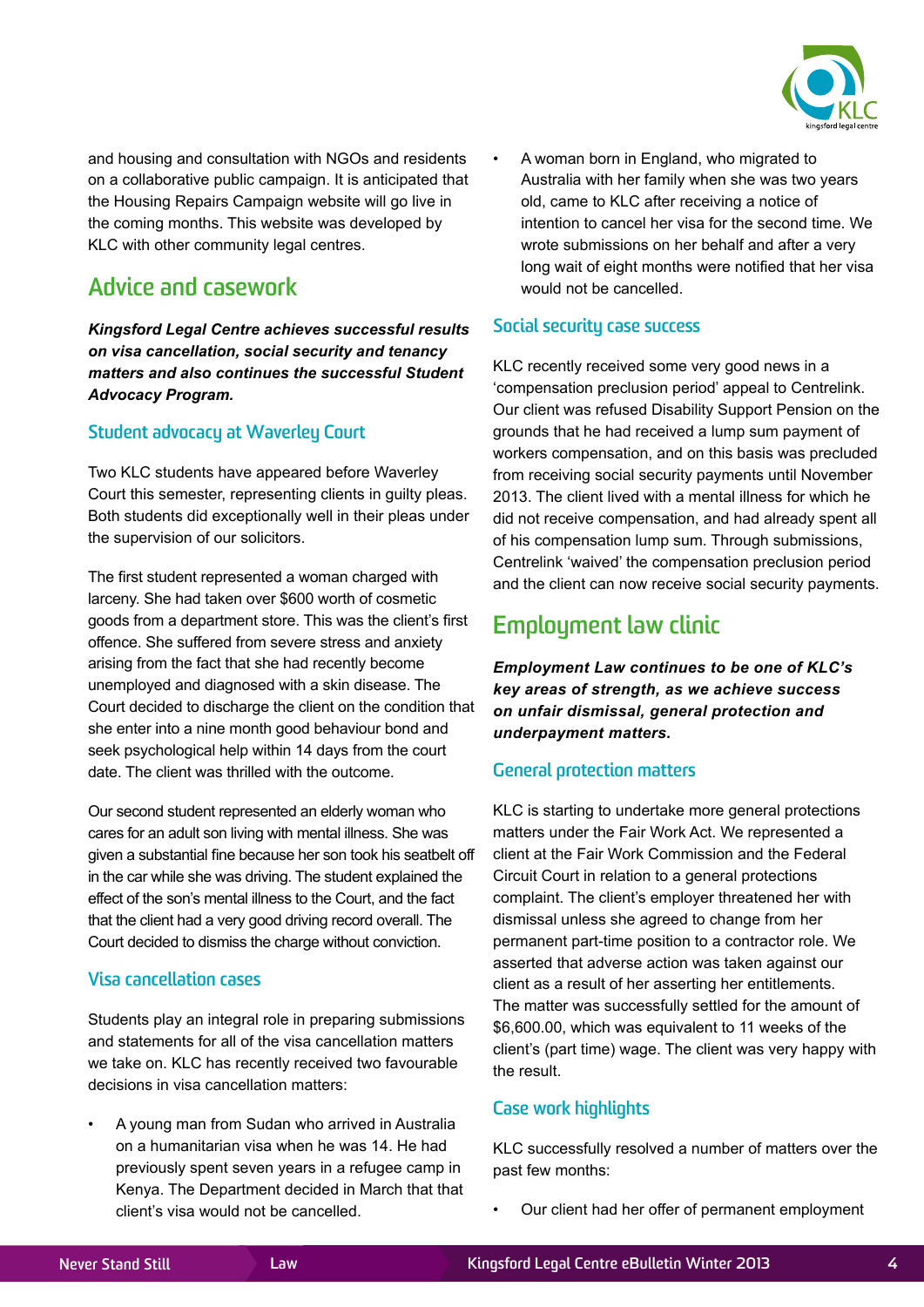

revoked (she was working on a six month contract) after she told her boss she'd been diagnosed with breast cancer and would need to take unpaid leave for chemotherapy. The matter settled for a payment equivalent to six months of lost wages.

- Our client, who worked as a dental receptionist, was significantly underpaid – receiving a flat rate of \$10 per hour – despite regular evening and weekend work. Her employer also failed to pay her any superannuation. We were able to recover the full amount of underpayment.
- Our client was dismissed from her job as a waitress after she complained about being underpaid on Saturdays. We acted for her in an unfair dismissal conciliation. The matter settled for \$4000 (about eight weeks' wages) and we are still negotiating the back pay of underpaid wages.



**Employment Law Solicitor Liz Meyer with the Semester 1, 2013 Employment Law Clinic Students**

# **Community legal education**

*KLC delivered CLEs on a range of matters to social workers, tenancy advocates, community legal staff and the elderly community on discrimination, employment and tenancy law.*

#### **CLE roundup**

• Community Workers Series – KLC has continued its monthly community workshop series, and has had good attendance at the workshops in 2013, on Legal Basics (February), Social Security (March), Power of Attorney and Guardianship (April) and Tenancy (May).

- CLE on Discrimination Law and Tenancy at TAAP network meeting – We presented on how to use discrimination law to assist in tenancy matters to a group of tenants advocates at their network meeting.
- CLE about Power of Attorney and Enduring Guardianship - 55+ - KLC presented to a group of women aged 55+ who meet weekly at Eastlakes Community Centre.



**Employment law solicitor Liz Meyer presenting at a CLE seminar**

## **Working with our community**

#### *Redevelopment of social housing stock in Randwick local government area.*

KLC met with Department of Housing staff who are consulting with the community about the proposed planning law changes to the Randwick LGA. The State Government has announced that they will be rezoning Anzac Parade from Maroubra Junction to La Perouse to allow for high rise development which may be up to 30 stories. This 'growth corridor' veers off Anzac Parade to include the sale and redevelopment of all of the large social housing estates including South Maroubra, Bilga, Namitjira, Mirrabooka and Soldiers Settlement. Social housing residents have been very concerned by the announcement. KLC's focus at this stage is to:

- work with the community and community organisations to ensure that we get the guarantees that no residents will be moved out of the area
- reiterate that this is an opportunity to increase the number of social housing tenants in the area
- work with residents on capacity building to participate in the planning process.